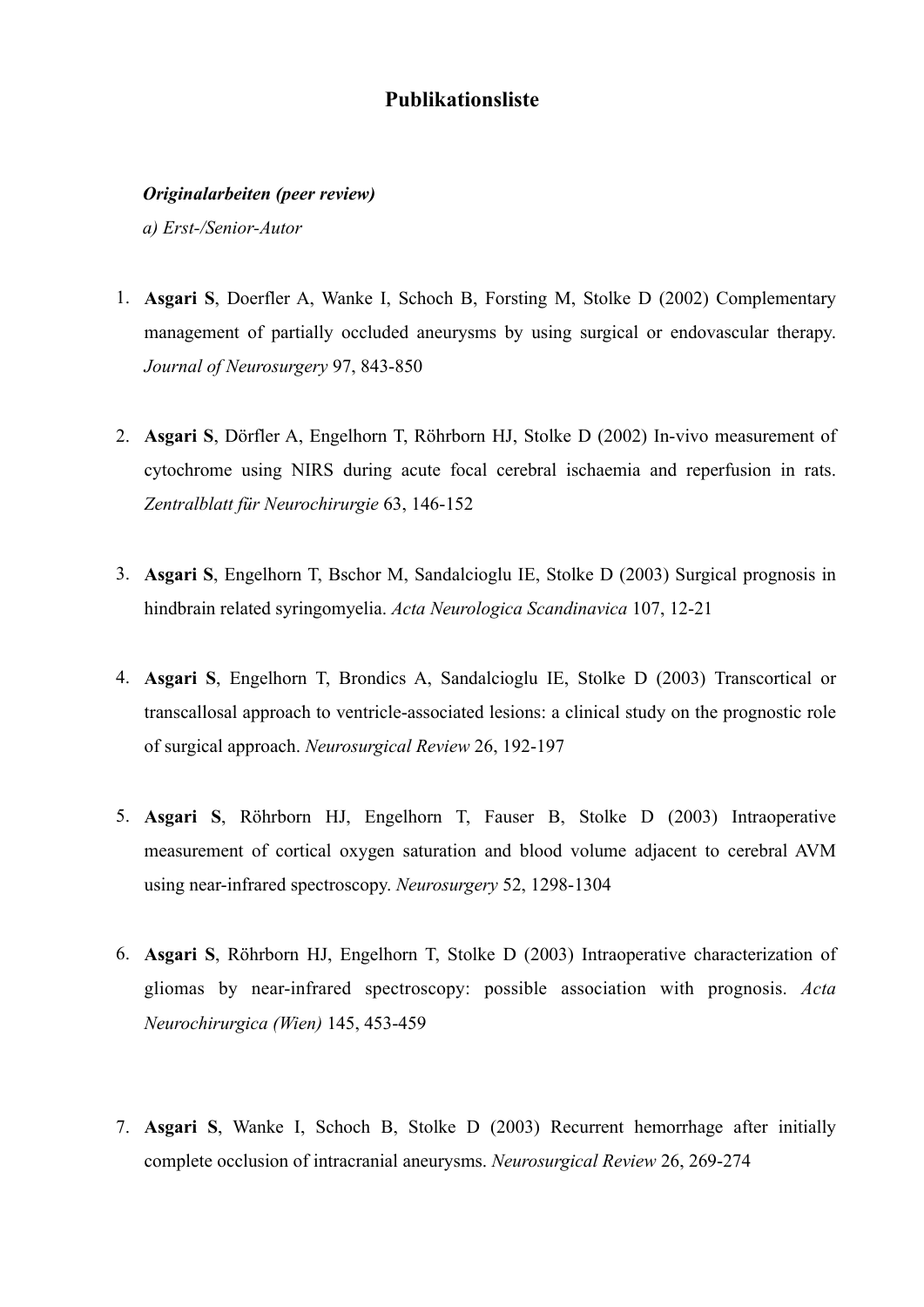- 8. **Asgari S**, Bassiouni H, Hunold A, Klassen PD, Stolke D, Sandalcioglu IE (2008) Extensive brain swelling with neurological deterioration after intracranial meningioma surgery – Venous complication or 'unspecific' increase in tissue permeability ? *Zentralblatt für Neurochirurgie 69*, 22-29
- 9. Sandalcioglu IE, Hunold A, Müller O, Bassiouni H, Stolke D, **Asgari S** (2008) Spinal meningiomas: critical review of 131 surgically treated patients. *European Spine Journal 17*, 1035-1041
- 10. **Asgari S**, Bassiouni H, Massoud N, Schlamann M, Stolke D, Sandalcioglu IE. (2009) Decompressive laminoplasty in multisegmental cervical spondylotic myelopathy: bilateral cutting versus open-door technique. *Acta Neurochir (Wien) 151*, 739-749
- 11. **Asgari S**, Bassiouni H, Gizewski E, van de Nes JA, Stolke D, Sandalcioglu IE (2010) AVM resection after radiation – therapy, clinico-morphological features and microsurgical results. *Neurosurg Rev 33*, 53-61
- 12. Özkan N, Sandalcioglu IE, Petr O, Kurniawan A, Dammann P, Schlamann M, Sure U, **Asgari S** (2011) Minimally invasive transpedicular dorsal stabilization of the thoracolumbar and lumbar spine using the MANTIS system: preliminary clinical results in 52 patients. J Neurol Surg A *Cent Eur Neurosurg* 73, 369-376

# *b) Co-Autor*

- 1. Steinberg F, Röhrborn HJ, Scheufler KM, **Asgari S**, Trost HA, Seifert V, Stolke D, Streffer C (1997) NIR reflection spectroscopy based oxygen measurements and therapy monitoring in brain tissue and intracranial neoplasms. Correlation to MRI and angiography. *Advances in Experimental Medicine & Biology* 428, 553-560
- 2. Doerfler A, Wanke I, Egelhof T, Dietrich U, **Asgari S**, Stolke D, Forsting M (2001) Aneurysmal rupture during embolization with Guglielmi detachable coils: Causes, management, and outcome. *AJNR American Journal of Neuroradiology* 22, 1825-1832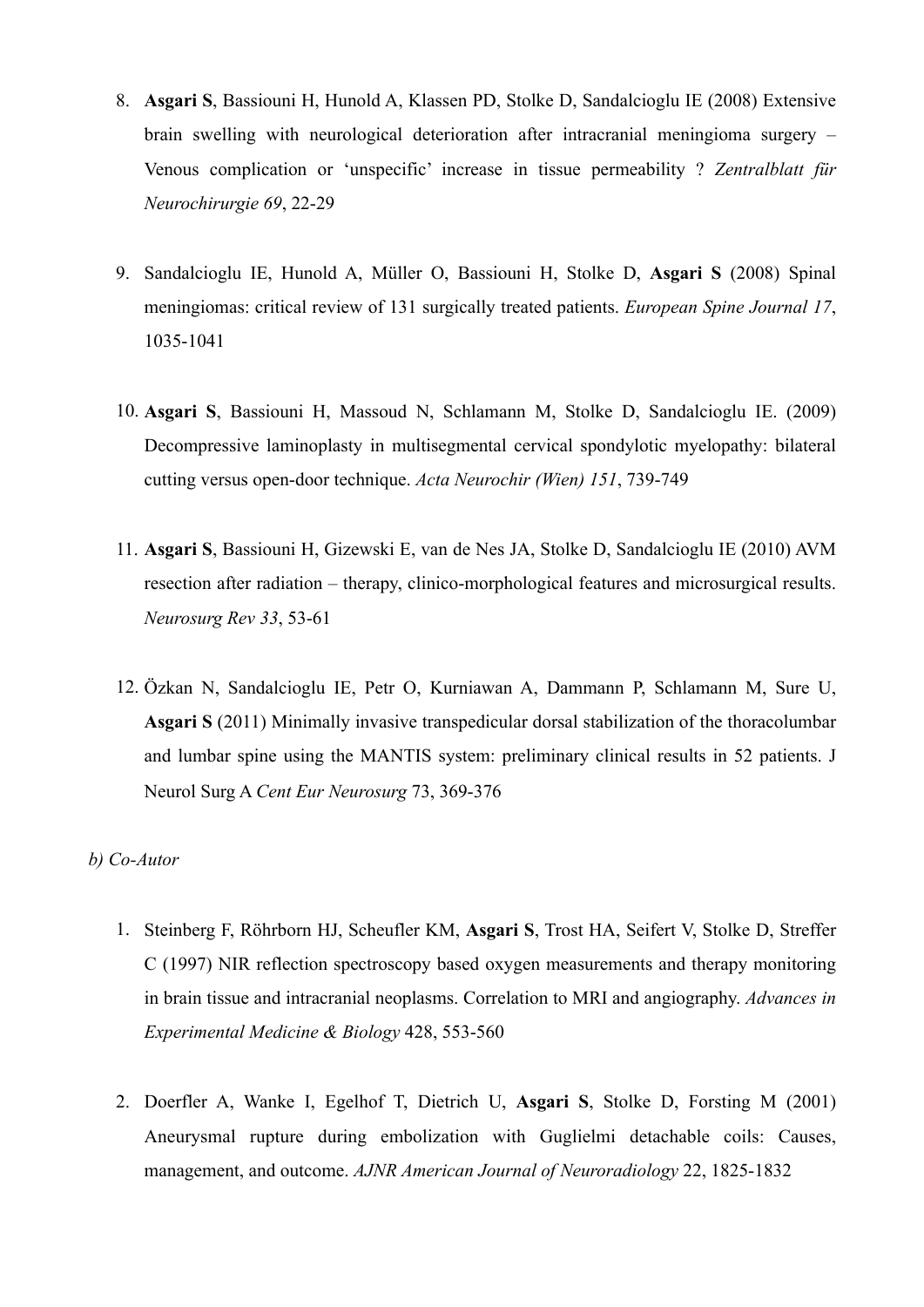- 3. Sandalcioglu IE, Wiedemayer H, Secer S, **Asgari S**, Stolke D (2002) Surgical removal of brain stem cavernous malformations: surgical indications, technical considerations, and results. *Journal of Neurology, Neurosurgery and Psychiatry* 72, 351-355
- 4. Dietrich U, Wanke I, **Asgari S**, Forsting M, Oppel F (2003) Durafisteln mit intrakranieller Blutung: Diagnostische und therapeutische Aspekte. *Zentralblatt für Neurochirurgie* 64, 12-18
- 5. Sandalcioglu IE, Wiedemayer H, Gasser T, **Asgari S**, Engelhorn T, Stolke D (2003) Intramedullary spinal cord cavernous malformations: Clinical features and the risk of hemorrhage. *Neurosurgical Review* 26, 253-256
- 6. Bassiouni H, Hunold A, **Asgari S**, Stolke D (2004) Meningiomas of the posterior petrous bone: functional outcome after microsurgery. *Journal of Neurosurgery* 100, 1014-1024
	- 7. Bassiouni H, Hunold A, **Asgari S**, Stolke D (2004) Tentorial meningiomas: clinical results in 81 patients treated microsurgically. *Neurosurgery* 55, 108-116
	- 8. Sandalcioglu IE, Gasser T, **Asgari S**, Lazorisak A, Engelhorn T, Egelhof T, Stolke D, Wiedemayer H (2005) Functional outcome after surgical treatment of intramedullary spinal cord tumors: experience with 78 patients. *Spinal Cord* 43, 34-41
	- 9. Bassiouni H, Hunold A, **Asgari S**, Hubschen U, König HJ, Stolke D (2004) Spinal intradural juxtamedullary cysts in the adult: surgical management and outcome. *Neurosurgery* 55, 1352-1359
	- 10. Bassiouni H, **Asgari S**, Stolke D (2006) Tuberculum sellae meningiomas: functional outcome in a consecutive series treated microsurgically. *Surgical Neurology* 66, 37-44
	- 11. Bassiouni H, **Asgari S**, Hubschen U, König HJ, Stolke D (2006) Dural involvement in primary extradural meningiomas of the cranial vault. *Journal of Neurosurgery* 105, 51-59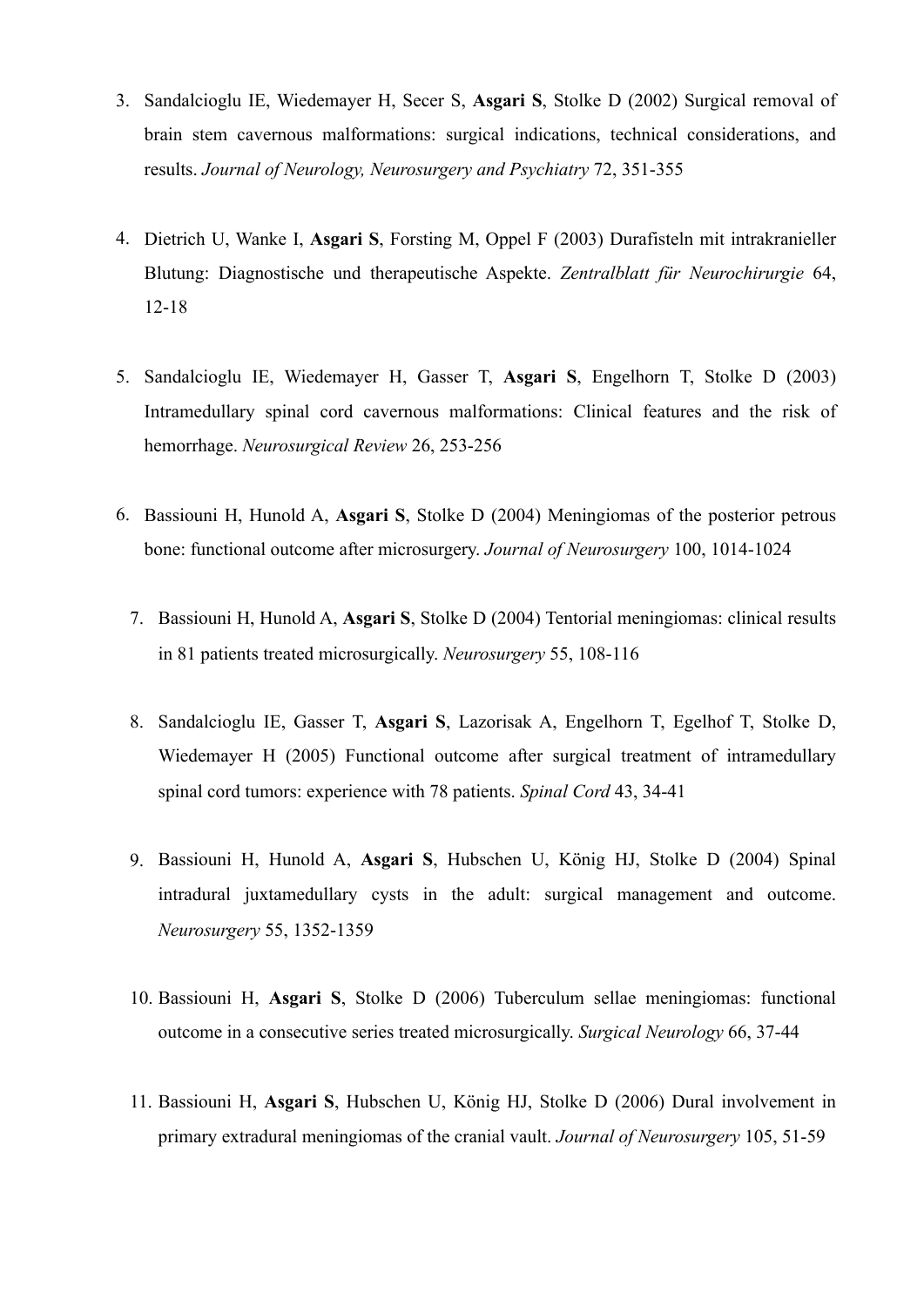- 12. Bassiouni H, **Asgari S**, Stolke D (2007) Olfactory groove meningiomas: functional outcome in a series treated microsurgically. *Acta Neurochirurgica (Wien)* 149, 109-121
- 13. Bassiouni H, Ntoukas V, **Asgari S**, Sandalcioglu IE, Stolke D, Seifert V (2006) Foramen magnum meningiomas: clinical outcome after microsurgical resection via a posterolateral suboccipital retrocondylar approach. *Neurosurgery 59*, 1177-1185
- 14. Bassiouni H, **Asgari S**, Hübschen U, König HJ, Stolke D (2007) Intracranial hemangiopericytoma: treatment outcomes in a consecutive series. *Zentralblatt für Neurochirurgie 68*, 111-118
- 15. Bassiouni H, **Asgari S**, König HJ, Stolke D (2007) Meningiomas of the falcotentorial junction: selection of the surgical approach according to the tumor type. *Surgical Neurology 69*, 339-349
- 16. Panagiotopoulos V, Gizewski E, **Asgari S**, Forsting M, Wanke I (2008) Embolization of intracranial arteriovenous malformations with ethylene-vinyl alcohol copolymer (Onyx). *AJNR American Journal of Neuroradiology 30*, 99-106
- 17. Panagiotopoulos V, Möller-Hartmann W, **Asgari S**, Sandalcioglu IE, Forsting M, Wanke I (2009) Onyx embolization as a first line treatment for intracranial dural arteriovenous fistulas with cortical venous reflux. *Röfo 181*, 129-138
- 18. Bassiouni H, **Asgari S**, Sandalcioglu IE, Seifert V, Stolke D, Marquardt G (2009) Anterior clinoidal meningiomas: functional outcome after microsurgical resection in a consecutive series of 106 patients. *J Neurosurg 111*, 1078-1090
- 19. El Hindy N, Adamzik M, Lambertz N, Bachmann HS, Worm K, Egensperger R, Frey UH, **Asgari S**, Sure U, Siffert W, Sandalcioglu IE (2010) Association of the GNB3 825T-allele with better survival in patients with glioblastoma multiforme. *J Cancer Res Clin Oncol* 136, 1423-1429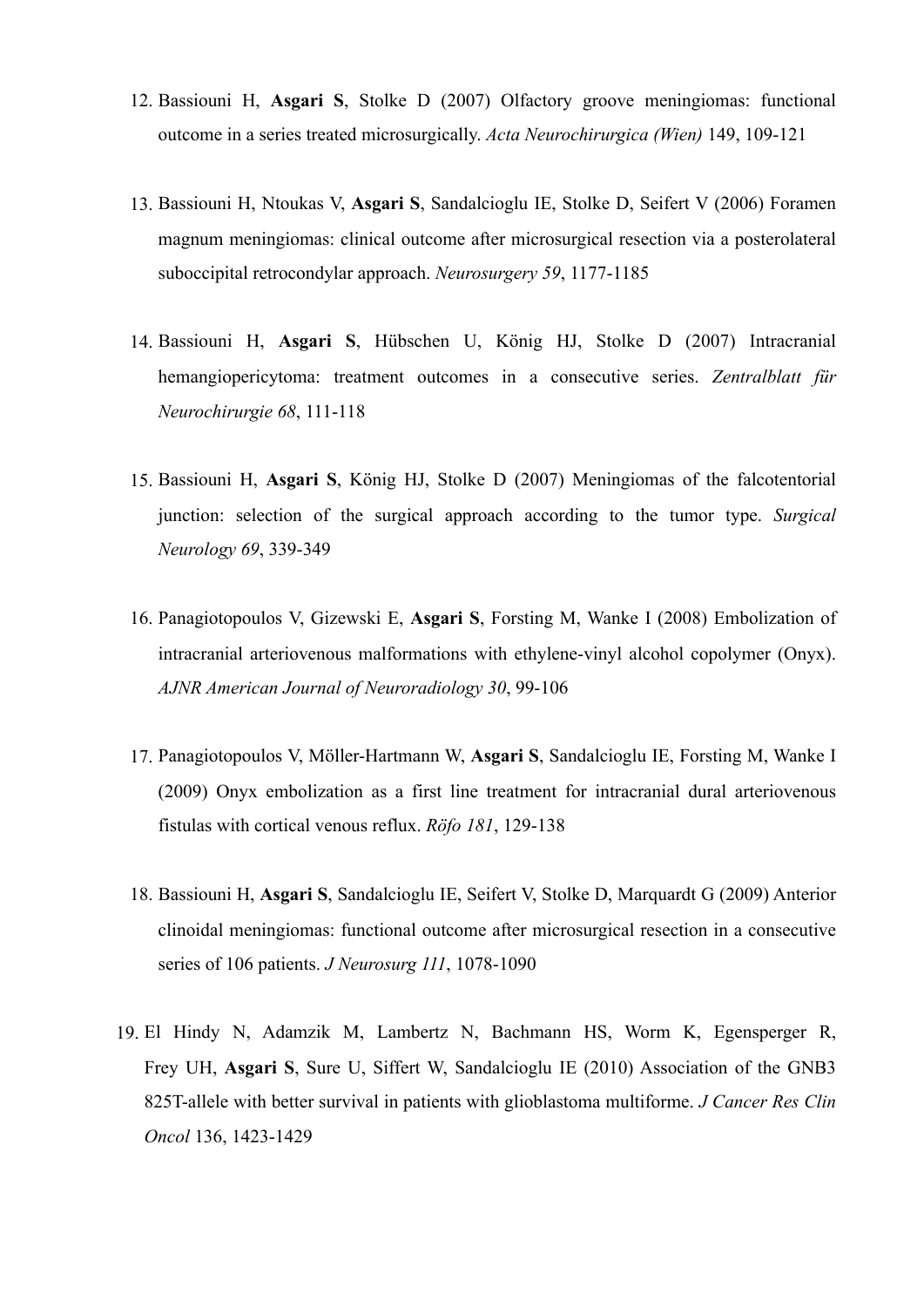- 20. Zettl RP, Kühne CA, Kalinowski M, Kray M, Kühl H, **Asgari S**, Nast-Kolb D, Ruchholtz S (2010) German, The importance of CT angiography for screening supra-aortic vascular damage in severely injured patients. *Unfallchirurg* 113, 394-400
- 21. Sandalcioglu IE, **Asgari S**, Wende D, van de Nes JA, Dumitru CA, Zhu Y, Gizewski ER, Stolke D, Sure U (2010) Proliferation activity is significantly elevated in partially embolized cerebral arteriovenous malformations. *Cerebrovasc Dis* 30, 396-401
- 22. Dammann P, **Asgari S**, Bassiouni H, Gasser T, Panagiotopoulos V, Gizewski ER, Stolke D, Sure U, Sandalcioglu IE (2010) Spontaneous cerebellar hemorrhage-experience with 57 sugically treated patients and review of the literature. *Neurosurg Rev* 34, 77-86
- 23. Panagiotopoulos V, Ladd SC, Gizewski ER, **Asgari S**, Sandalcioglu IE, Forsting M, Wanke I (2010) Recovery of ophthalmoplegia after endovascular treatment of intracranial aneurysms. *AJNR Am J Neuroradiol* 32, 276-282
- 24. Schäfer ST, Sandalcioglu IE, Stegen B, Neumann A, **Asgari S**, Peters J (2011) Venous air embolism during semi-sitting craniotomy evokes thrombocytopenia. *Anaesthesia* 66, 25-30
- 25. Ardeshiri A, **Asgari S,** Lemonas E, Özkan N, Schlamann M, Sure U, Sandalcioglu IE (2013) Elderly patients are at increased risk for mortality undergoing surgical repair of dens fractures. *Clin Neurol Neurosurg* 115, 2056-2061

# *Übersichtsarbeiten*

- 1. Stolke D, **Asgari S** (1997) Die Behandlung der zervikalen Myelopathie. *Aktuelle Neurologie* 24, 266-270
- 2. **Asgari S**, Brondics A, Sandalcioglu IE, Schäfer H, Stolke D (2002) Idiopathische Rückenmarksherniation: Literaturübersicht und eigene Erfahrung. *Aktuelle Neurologie* 29, 382-388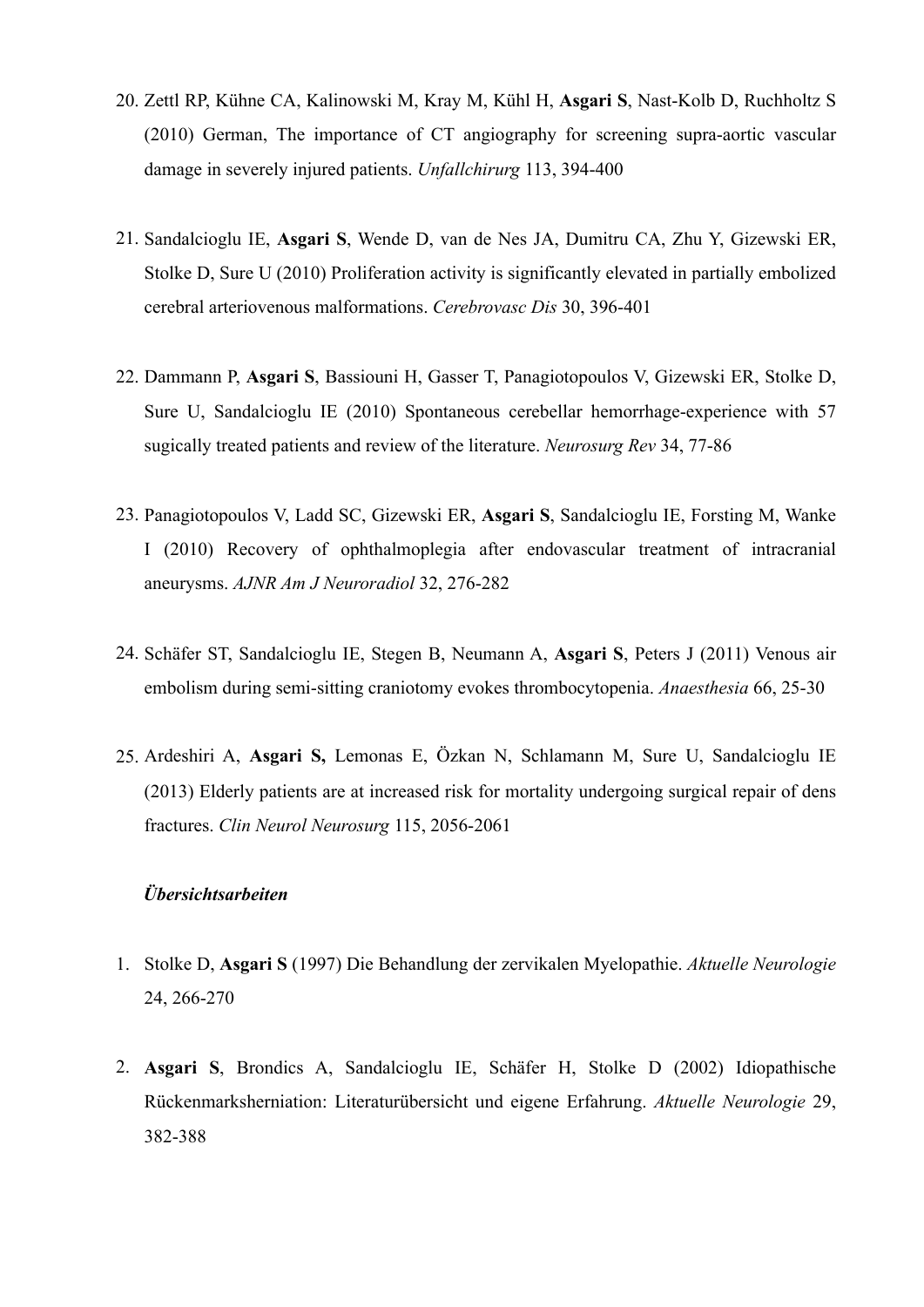3. **Asgari S**, Doerfler A, Forsting M, Stolke D (2002) Modern treatment of intracranial aneurysms by interdisciplinary approach. *The Iranian Journal of Science (Dialogue)* 2, 1-9

#### *Fallberichte*

Holle D, Sandalcioglu IE, Gizewski ER, **Asgari S**, Timmann D, Diener HC, Weimar C (2008) Association of superficial siderosis of the central nervous system and low pressure headache. *Journal of Neurology 255*, 1081-1082

#### *Buchbeiträge*

- 1. **Asgari S** (1993) Cervical spondylotic myelopathy. In: Palmer JD (Ed) Neurosurgery. Newman Thomson, Brighton, Sussex, S. I.30-I.33
- 2. **Asgari S** (1996) Cervical spondylotic myelopathy. In: Palmer JD (Ed) Neurosurgery 96 Manual of Neurosurgery. Churchill Livingstone, London, S. 750-754
- 3. **Asgari S**, Trost HA, Stolke D (1996) Die Behandlung einfacher und komplexer Schädeldefekte mittels split calvaria cranioplasty. In: Berghaus A (Ed) Plastische und Wiederherstellungschirurgie. Einhorn-Presse Verlag, Hamburg, S. 129-133
- 4. Bassiouni H, **Asgari S** (2011) Tentorial meningiomas. In: Al-Mefty O, DeMonte F, McDermott MW (Eds) Al-Mefty's Meningiomas. 2nd Edition, Thieme Verlag, New York, 168-176
- 5. **Asgari S** (2011) Intraoperative near-infrared spectroscopy of gliomas as a prognostic tool. In: Popp J (Ed) Handbook of Biophotonics, Vol. 2 Photonics for health care. 1<sup>st</sup> Edition, Wiley-VCH Verlag, Mannheim, in press